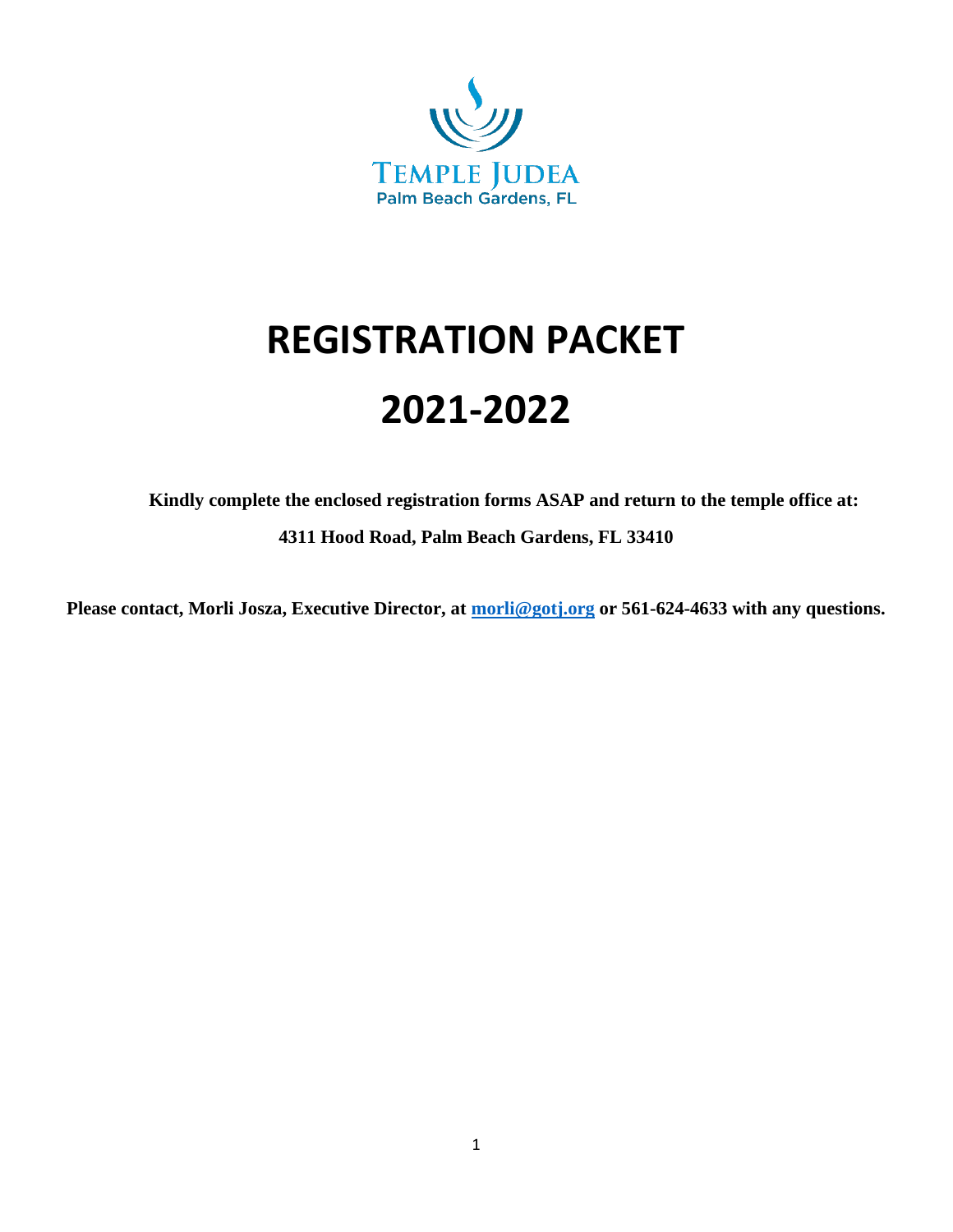## **Parent Information:**

| Parent 1 Circle one: Mr. Mrs. Ms. Dr.                                            | Parent 2 Circle one: Mr. Mrs. Ms. Dr.                                                                                                                                                                                 |  |
|----------------------------------------------------------------------------------|-----------------------------------------------------------------------------------------------------------------------------------------------------------------------------------------------------------------------|--|
|                                                                                  |                                                                                                                                                                                                                       |  |
|                                                                                  | Home Address (If different)                                                                                                                                                                                           |  |
|                                                                                  |                                                                                                                                                                                                                       |  |
|                                                                                  | Cell Phone: _________________                                                                                                                                                                                         |  |
| Email:                                                                           | Email:                                                                                                                                                                                                                |  |
| Child lives with:                                                                |                                                                                                                                                                                                                       |  |
| ___ Both parents ___ Mother ___ Father ___ Other _______________________________ |                                                                                                                                                                                                                       |  |
|                                                                                  |                                                                                                                                                                                                                       |  |
|                                                                                  | <b>EMERGENCY CONTACT INFORMATION</b>                                                                                                                                                                                  |  |
|                                                                                  |                                                                                                                                                                                                                       |  |
| Relationship to Student: ______________                                          |                                                                                                                                                                                                                       |  |
|                                                                                  |                                                                                                                                                                                                                       |  |
|                                                                                  |                                                                                                                                                                                                                       |  |
| Relationship to Student: _______________                                         |                                                                                                                                                                                                                       |  |
|                                                                                  |                                                                                                                                                                                                                       |  |
|                                                                                  |                                                                                                                                                                                                                       |  |
| Doctor's Phone: ________________                                                 | Preferred Hospital: ___________________                                                                                                                                                                               |  |
| be treated by qualified medical authorities at their discretion.                 | Permanent Release: If, and when, the need for medical attention arises during the period of my child's<br>official participation in YEP program, and I cannot be contacted, I hereby grant permission for my child to |  |
|                                                                                  |                                                                                                                                                                                                                       |  |
|                                                                                  |                                                                                                                                                                                                                       |  |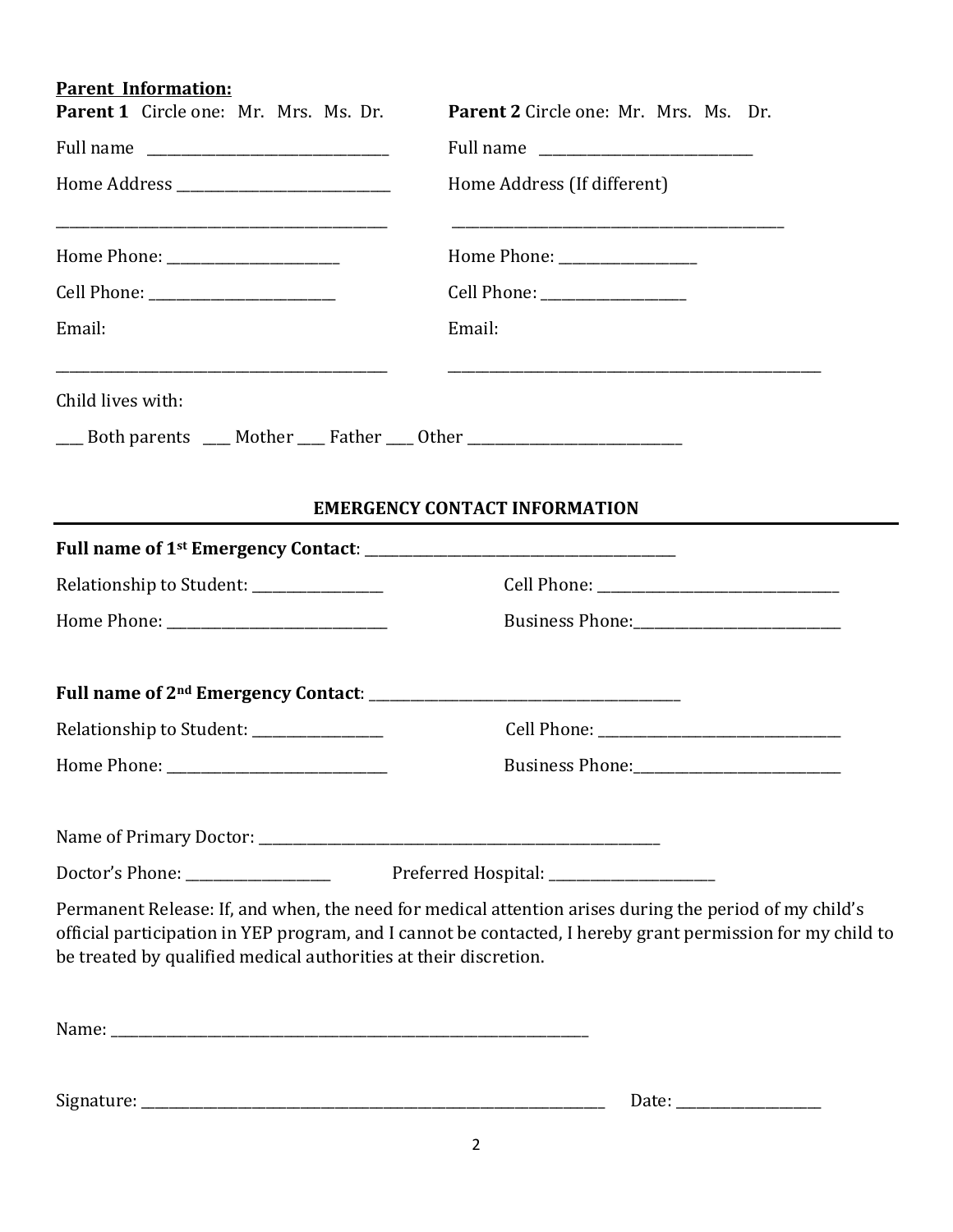#### **YOUTH EDUCATION PROGRAM**

| <b>Student information:</b> New/returning student Sex: M/F Date of Birth: ____________                                                       |  |  |  |  |
|----------------------------------------------------------------------------------------------------------------------------------------------|--|--|--|--|
| *Each student requires an individual registration form.                                                                                      |  |  |  |  |
|                                                                                                                                              |  |  |  |  |
| School attending: ____________________Grade for 2021-2022 School year: _____ Age: __                                                         |  |  |  |  |
| PLEASE FILL OUT THE FOLLOWING INFORMATION:<br>*This information will remain confidential.                                                    |  |  |  |  |
| PLEASE ATTACH A COPY OF YOUR CHILD'S IMMUNIZATION RECORDS TO THIS FORM.                                                                      |  |  |  |  |
| Health Concerns: (Check all that apply)                                                                                                      |  |  |  |  |
| Asthma ADD ADHD LD OTHER                                                                                                                     |  |  |  |  |
|                                                                                                                                              |  |  |  |  |
| Does your child have an Epipen? ________                                                                                                     |  |  |  |  |
| Please list all prescription and over-the-counter medications your child takes regularly:                                                    |  |  |  |  |
|                                                                                                                                              |  |  |  |  |
| Describe any other important health-related information about your child that has required medical<br>attention:                             |  |  |  |  |
|                                                                                                                                              |  |  |  |  |
| Check the O.T.C. medications (provided by the school) you permit be given to your child if needed. Dose<br>will not exceed label directions. |  |  |  |  |
| <b>NONE</b><br><b>All First Aid Supplies</b>                                                                                                 |  |  |  |  |
| Tylenol/Acetaminophen<br>Advil/Ibuprofen<br>Benadryl/Diphenhydramine HCL                                                                     |  |  |  |  |
| Pepto-Bismol<br>Tums                                                                                                                         |  |  |  |  |
|                                                                                                                                              |  |  |  |  |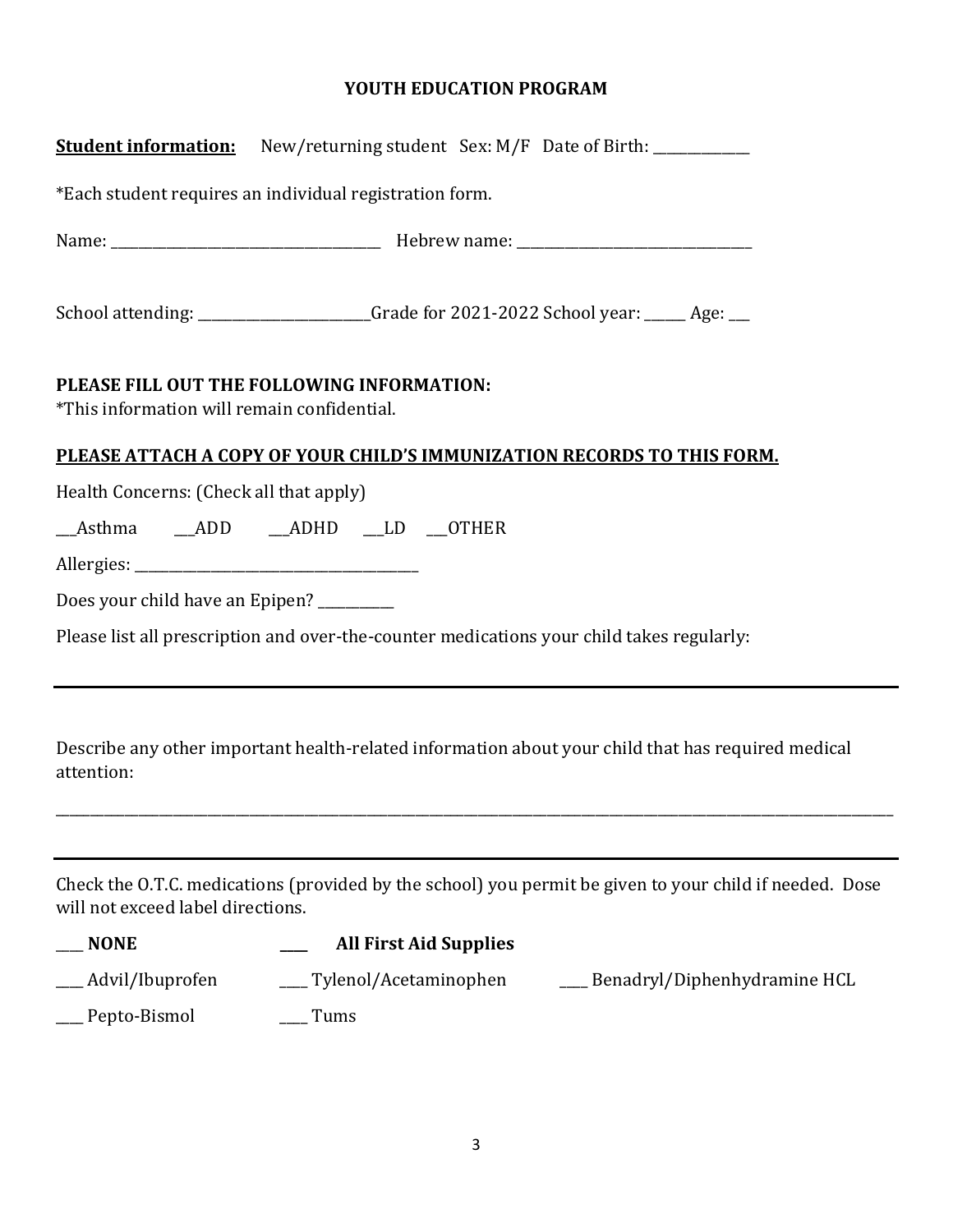We are looking forward to a great school year, promoting learning, friendship, and personal growth. We view parents as our partners in maximizing student success. Please help us better understand and meet your child's individualized learning and social-emotional needs by completing this form.

Has there been a serious illness, death, divorce, or traumatic experience in the family which may have had an impact on your child? If yes, please explain.

\_\_\_\_\_\_\_\_\_\_\_\_\_\_\_\_\_\_\_\_\_\_\_\_\_\_\_\_\_\_\_\_\_\_\_\_\_\_\_\_\_\_\_\_\_\_\_\_\_\_\_\_\_\_\_\_\_\_\_\_\_\_\_\_\_\_\_\_\_\_\_\_\_\_\_\_\_\_\_\_\_\_\_\_\_\_\_\_\_\_\_\_\_\_\_\_\_\_\_\_\_\_\_\_\_\_\_\_\_\_\_\_\_\_\_\_\_\_\_\_\_ \_\_\_\_\_\_\_\_\_\_\_\_\_\_\_\_\_\_\_\_\_\_\_\_\_\_\_\_\_\_\_\_\_\_\_\_\_\_\_\_\_\_\_\_\_\_\_\_\_\_\_\_\_\_\_\_\_\_\_\_\_\_\_\_\_\_\_\_\_\_\_\_\_\_\_\_\_\_\_\_\_\_\_\_\_\_\_\_\_\_\_\_\_\_\_\_\_\_\_\_\_\_\_\_\_\_\_\_\_\_\_\_\_\_\_\_\_\_\_\_\_ \_\_\_\_\_\_\_\_\_\_\_\_\_\_\_\_\_\_\_\_\_\_\_\_\_\_\_\_\_\_\_\_\_\_\_\_\_\_\_\_\_\_\_\_\_\_\_\_\_\_\_\_\_\_\_\_\_\_\_\_\_\_\_\_\_\_\_\_\_\_\_\_\_\_\_\_\_\_\_\_\_\_\_\_\_\_\_\_\_\_\_\_\_\_\_\_\_\_\_\_\_\_\_\_\_\_\_\_\_\_\_\_\_\_\_\_\_\_\_\_\_

Does your child have a 504 Plan or an Individualized Education Program (IEP)? Yes No

Please list Special Education services received, accommodations or modifications (if applicable). Does your child receive any private related services (e.g. speech/ language/ occupational therapy, counseling)?

\_\_\_\_\_\_\_\_\_\_\_\_\_\_\_\_\_\_\_\_\_\_\_\_\_\_\_\_\_\_\_\_\_\_\_\_\_\_\_\_\_\_\_\_\_\_\_\_\_\_\_\_\_\_\_\_\_\_\_\_\_\_\_\_\_\_\_\_\_\_\_\_\_\_\_\_\_\_\_\_\_\_\_\_\_\_\_\_\_\_\_\_\_\_\_\_\_\_\_\_\_\_\_\_\_\_\_\_\_\_\_\_\_\_\_\_\_\_\_\_\_ \_\_\_\_\_\_\_\_\_\_\_\_\_\_\_\_\_\_\_\_\_\_\_\_\_\_\_\_\_\_\_\_\_\_\_\_\_\_\_\_\_\_\_\_\_\_\_\_\_\_\_\_\_\_\_\_\_\_\_\_\_\_\_\_\_\_\_\_\_\_\_\_\_\_\_\_\_\_\_\_\_\_\_\_\_\_\_\_\_\_\_\_\_\_\_\_\_\_\_\_\_\_\_\_\_\_\_\_\_\_\_\_\_\_\_\_\_\_\_\_\_ \_\_\_\_\_\_\_\_\_\_\_\_\_\_\_\_\_\_\_\_\_\_\_\_\_\_\_\_\_\_\_\_\_\_\_\_\_\_\_\_\_\_\_\_\_\_\_\_\_\_\_\_\_\_\_\_\_\_\_\_\_\_\_\_\_\_\_\_\_\_\_\_\_\_\_\_\_\_\_\_\_\_\_\_\_\_\_\_\_\_\_\_\_\_\_\_\_\_\_\_\_\_\_\_\_\_\_\_\_\_\_\_\_\_\_\_\_\_\_\_\_

\_\_\_\_\_\_\_\_\_\_\_\_\_\_\_\_\_\_\_\_\_\_\_\_\_\_\_\_\_\_\_\_\_\_\_\_\_\_\_\_\_\_\_\_\_\_\_\_\_\_\_\_\_\_\_\_\_\_\_\_\_\_\_\_\_\_\_\_\_\_\_\_\_\_\_\_\_\_\_\_\_\_\_\_\_\_\_\_\_\_\_\_\_\_\_\_\_\_\_\_\_\_\_\_\_\_\_\_\_\_\_\_\_\_\_\_\_\_\_\_\_ \_\_\_\_\_\_\_\_\_\_\_\_\_\_\_\_\_\_\_\_\_\_\_\_\_\_\_\_\_\_\_\_\_\_\_\_\_\_\_\_\_\_\_\_\_\_\_\_\_\_\_\_\_\_\_\_\_\_\_\_\_\_\_\_\_\_\_\_\_\_\_\_\_\_\_\_\_\_\_\_\_\_\_\_\_\_\_\_\_\_\_\_\_\_\_\_\_\_\_\_\_\_\_\_\_\_\_\_\_\_\_\_\_\_\_\_\_\_\_\_\_

\_\_\_\_\_\_\_\_\_\_\_\_\_\_\_\_\_\_\_\_\_\_\_\_\_\_\_\_\_\_\_\_\_\_\_\_\_\_\_\_\_\_\_\_\_\_\_\_\_\_\_\_\_\_\_\_\_\_\_\_\_\_\_\_\_\_\_\_\_\_\_\_\_\_\_\_\_\_\_\_\_\_\_\_\_\_\_\_\_\_\_\_\_\_\_\_\_\_\_\_\_\_\_\_\_\_\_\_\_\_\_\_\_\_\_\_\_\_\_\_\_ \_\_\_\_\_\_\_\_\_\_\_\_\_\_\_\_\_\_\_\_\_\_\_\_\_\_\_\_\_\_\_\_\_\_\_\_\_\_\_\_\_\_\_\_\_\_\_\_\_\_\_\_\_\_\_\_\_\_\_\_\_\_\_\_\_\_\_\_\_\_\_\_\_\_\_\_\_\_\_\_\_\_\_\_\_\_\_\_\_\_\_\_\_\_\_\_\_\_\_\_\_\_\_\_\_\_\_\_\_\_\_\_\_\_\_\_\_\_\_\_\_

\_\_\_\_\_\_\_\_\_\_\_\_\_\_\_\_\_\_\_\_\_\_\_\_\_\_\_\_\_\_\_\_\_\_\_\_\_\_\_\_\_\_\_\_\_\_\_\_\_\_\_\_\_\_\_\_\_\_\_\_\_\_\_\_\_\_\_\_\_\_\_\_\_\_\_\_\_\_\_\_\_\_\_\_\_\_\_\_\_\_\_\_\_\_\_\_\_\_\_\_\_\_\_\_\_\_\_\_\_\_\_\_\_\_\_\_\_\_\_\_\_ \_\_\_\_\_\_\_\_\_\_\_\_\_\_\_\_\_\_\_\_\_\_\_\_\_\_\_\_\_\_\_\_\_\_\_\_\_\_\_\_\_\_\_\_\_\_\_\_\_\_\_\_\_\_\_\_\_\_\_\_\_\_\_\_\_\_\_\_\_\_\_\_\_\_\_\_\_\_\_\_\_\_\_\_\_\_\_\_\_\_\_\_\_\_\_\_\_\_\_\_\_\_\_\_\_\_\_\_\_\_\_\_\_\_\_\_\_\_\_\_\_

What does your child do especially well?

What difficulties does your child display?

If you have any questions or concerns, please describe them. Is there anything you'd like us to know about your child?

Thank you for all your help. We look forward to a wonderful year!

Warmly,

Rabbi Feivel Strauss, YEP Administrator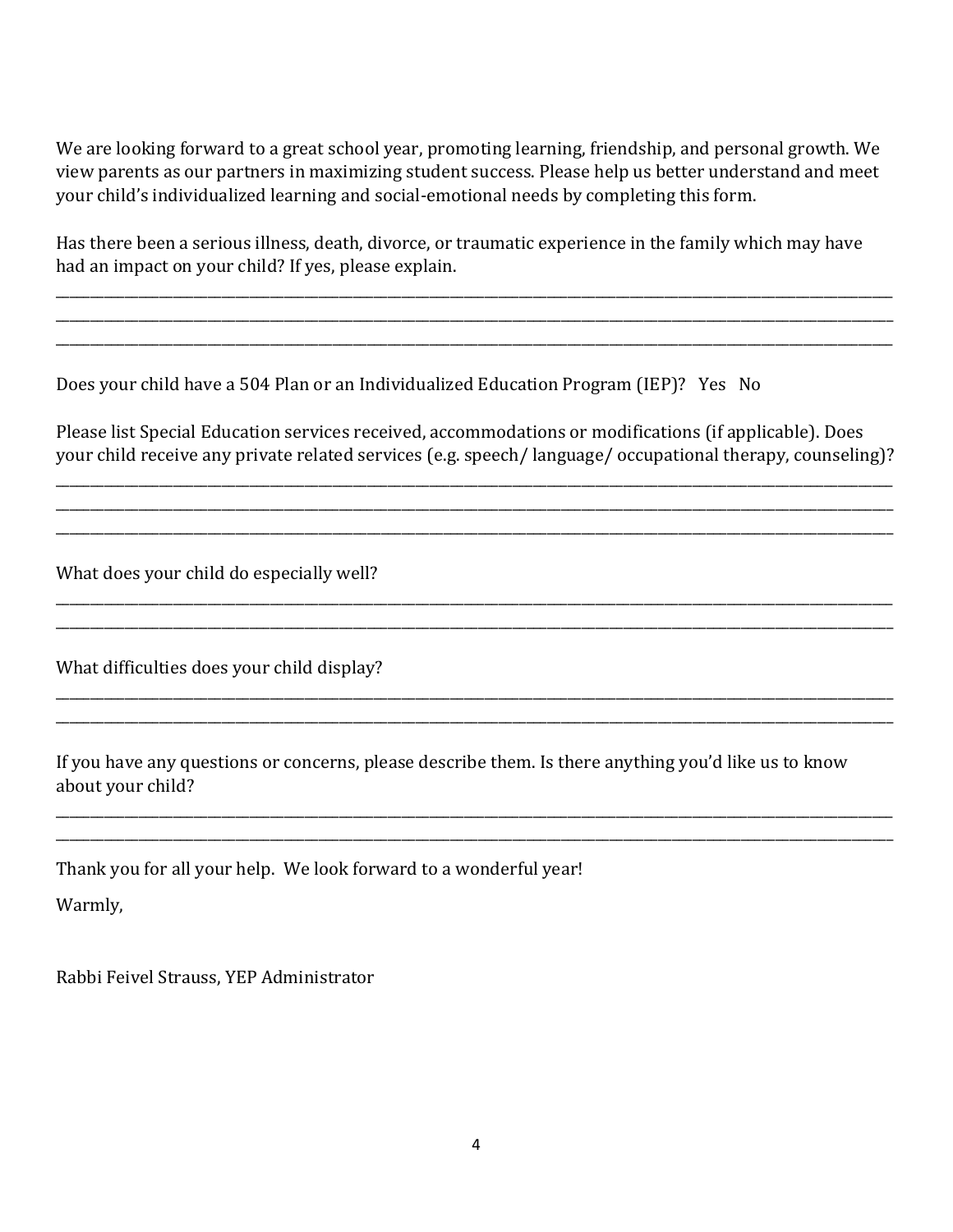#### YOUTH EDUCATION PROGRAM **REGISTRATION FORM 2021-2022**

Please return this registration form to the temple office as soon as possible.

#### **I would like to register my child for the following YEP programs:**

|                                                                  |                                                                                                       |                                  | # of            |              |
|------------------------------------------------------------------|-------------------------------------------------------------------------------------------------------|----------------------------------|-----------------|--------------|
| Program /Age                                                     | Days of the week                                                                                      | Fee                              | <b>Students</b> | <b>TOTAL</b> |
| Kindergarten                                                     | <b>Sundays 9:00-12:00pm</b>                                                                           | \$180<br><b>Materials</b><br>fee |                 |              |
| 1 <sup>st</sup> -4 <sup>th</sup> graders                         | <b>Sundays 9:00-12:00pm</b>                                                                           | \$575*                           |                 |              |
|                                                                  | 5 <sup>th</sup> and 6 <sup>th</sup> graders Wednesday Hebrew<br>4:30-6:00PM<br>Sundays 9:00 - 12:00pm | \$700                            |                 |              |
| Security Guard Fee \$100 per year per student<br>$(K-6th grade)$ |                                                                                                       | \$100                            |                 |              |
| One time \$30 teacher gift per student<br>$(K-6th grade)$        |                                                                                                       | \$30                             |                 |              |
| <b>TOTAL</b>                                                     |                                                                                                       |                                  |                 |              |

\* Each student requires an individual registration form.

\*If not paid in full, a credit card or payment plan must be arranged with registration.

\_\_\_\_ Enclosed is my check for the full amount of \$\_\_\_\_\_\_\_\_\_\_\_\_\_\_\_\_\_\_\_\_\_\_\_\_\_\_\_\_\_\_ payable to Temple Judea.

 $\Box$  Please bill my credit card: 1 payment of  $\Box$  ; monthly of  $\Box$ ; quarterly of  $\Box$ .

\_\_\_\_ AMEX \_\_\_\_VISA \_\_\_\_MASTERCARD Card#: \_\_\_\_\_\_\_\_\_\_\_\_\_\_\_\_\_\_\_\_\_\_\_\_\_\_\_\_\_\_\_\_\_\_\_\_\_\_\_\_\_\_\_\_\_

Exp. Date \_\_\_\_\_\_\_\_\_\_\_\_\_CVC Code: \_\_\_\_\_\_\_\_\_\_\_\_\_\_\_ Name on Card: \_\_\_\_\_\_\_\_\_\_\_\_\_\_\_\_\_\_\_\_\_\_\_\_\_\_\_\_\_\_\_